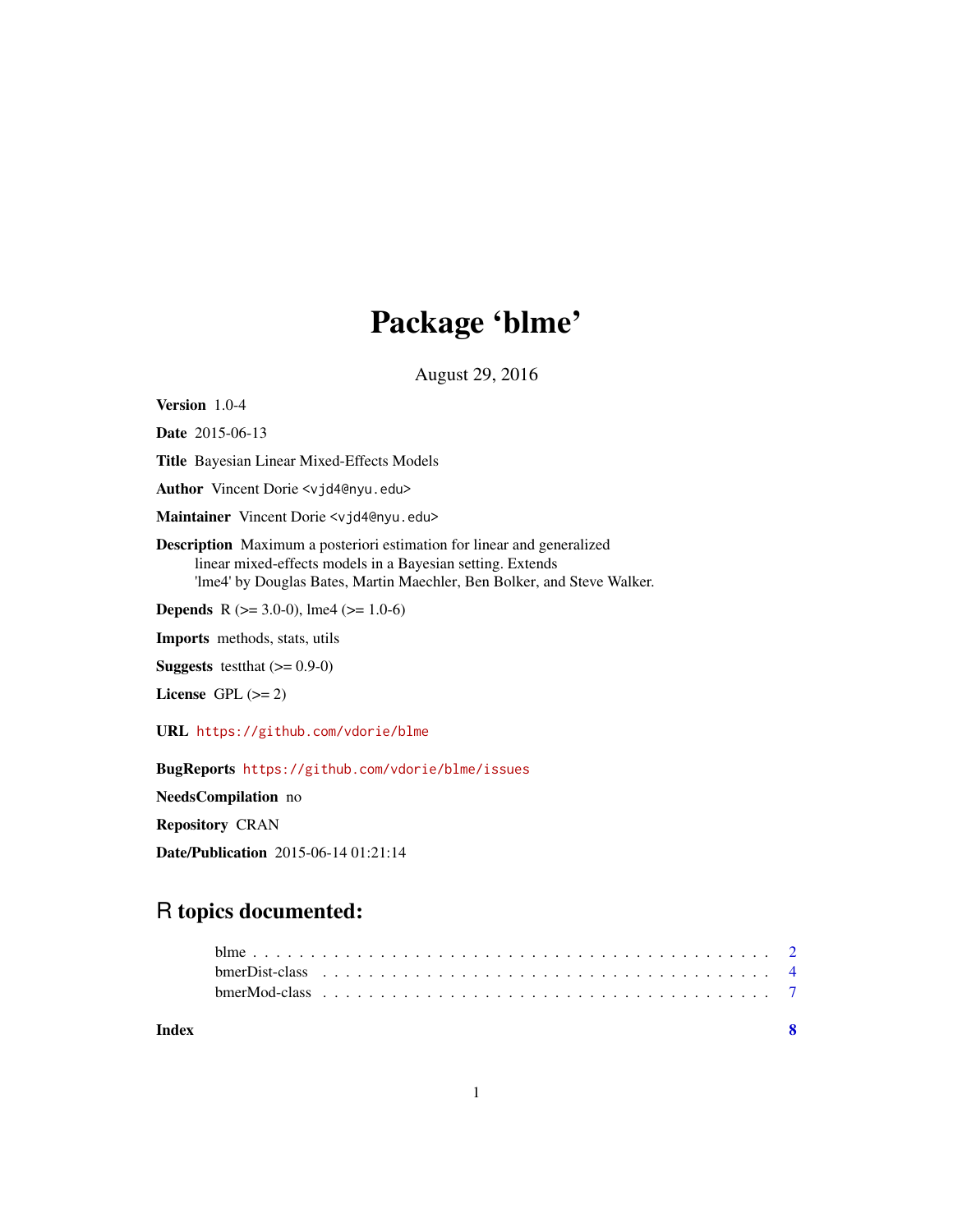<span id="page-1-0"></span>

#### <span id="page-1-1"></span>Description

Maximum a posteriori estimation for linear and generalized linear mixed-effects models in a Bayesian setting. Built off of [lmer](#page-0-0).

#### Usage

```
blmer(formula, data, REML = TRUE,
     control = lmerControl(), start = NULL, verbose = 0L,subset, weights, na.action, offset, contrasts = NULL,
     devFunOnly = FALSE, cov.prior = wishart,
     fixef.prior = NULL, resid.prior = NULL, ...bglmer(formula, data, family = gaussian,
      control = glmerControl(), start = NULL, verbose = @L,
      maxit = 100L,
      nAGQ = 1L, subset, weights, na.action, offset,
      contrasts = NULL, mustart, etastart,
      devFunOnly = FALSE, cov.prior = wishart,
      fixef.printor = NULL, ...)
```
#### Arguments

| cov.prior   | a BLME prior or list of priors with allowable distributions: wishart, invwishart,<br>gamma, invgamma, or NULL. Imposes a prior over the covariance of the random<br>effects/modeled coefficients. Default is wishart. The NULL argument imposes<br>flat priors over all relevant parameters. |
|-------------|----------------------------------------------------------------------------------------------------------------------------------------------------------------------------------------------------------------------------------------------------------------------------------------------|
| fixef.prior | a BLME prior of family normal, t, or NULL. Imposes a prior over the fixed<br>effects/modeled coefficients. Default is NULL.                                                                                                                                                                  |
| resid.prior | a BLME prior of family gamma, invamma, point or NULL. Imposes a prior over<br>the noise/residual variance, also known as common scale parameter or the con-<br>ditional variance given the random effects. Default is NULL.                                                                  |
| start       | like the start arguments for lmer and glmer a numeric vector or named list.<br>Unlike the aforementioned, list members of fixef and sigma are applicable to<br>linear mixed models provided that numeric optimization is required for these<br>parameters.                                   |
|             | formula, data, REML, family, control, verbose, maxit, nAGQ, mustart, etastart, devFunOnly,<br>model specification arguments as in lmer and glmer; see there for details.                                                                                                                     |
|             | subset, weights, na.action, offset, contrasts                                                                                                                                                                                                                                                |

further model specification arguments as in [lm](#page-0-0); see there for details.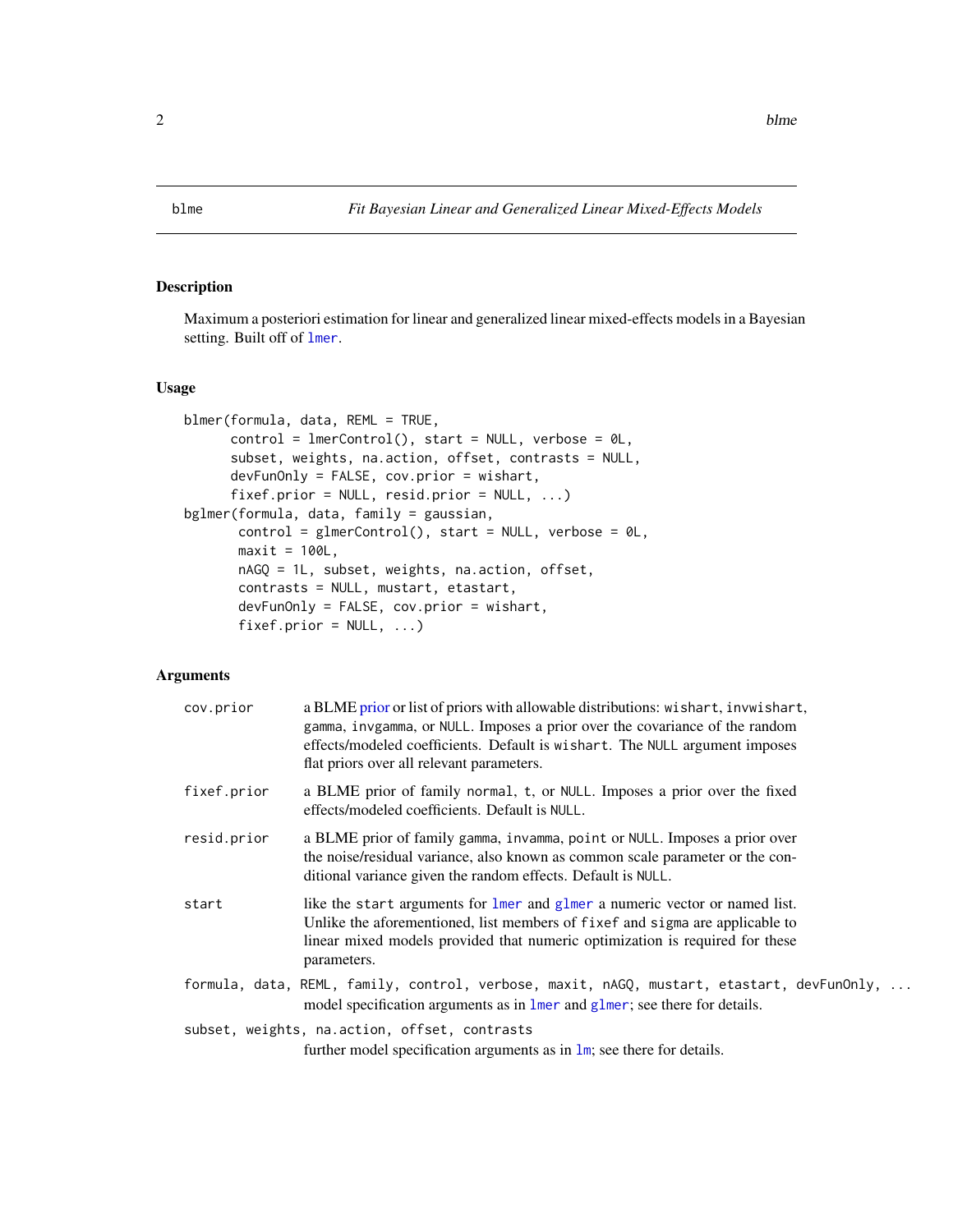#### <span id="page-2-0"></span>blme 3

#### Details

The bulk of the usage for b[lmer](#page-0-0) and b[glmer](#page-0-0) closely follows the functions lmer and glmer. Those help pages provide a good overview of fitting linear and generalized linear mixed models. The primary distinction is that blmer and bglmer allow the user to do Bayesian inference or penalized maximum likelihood, with priors imposed on the different model components. For the specifics of any distribution listed below, see the [distributions](#page-3-1) page.

#### Covariance Prior

The cov.prior argument applies a prior over the covariance matrix of the random effects/modeled coefficients. As there is one covariance matrix for every named grouping factor - that is every element that appears to the right of a vertical bar ("|") in the model formula - it is possible to apply as many different priors as there are said factors.

The general formats of an argument to blmer or bglmer for such a prior are of the form:

- cov.prior = factor.name  $\sim$  covariance.distribution(option1 = value1, ...)
- cov.prior = list(fc.nm ~ dist1, fc.nm ~ dist2, ..., default.distribution)

If the "factor.name  $\sim$ " construct is ommitted, the prior is interpretted as a default and applied to all factors that lack specific priors of their own. Options are not required, but permit fine-tuning of the model.

Supported distributions are gamma, invgamma, wishart, invwishart, NULL, and custom.

The common. scale option, a logical, determines whether or not the prior applies to in the absolutereal world sense (value = FALSE), or if the prior is applied to the random effect covariance divided by the estimated residual variance (TRUE). As a practical matter, when false computation can be slower as the profiled common scale may no longer have a closed-form solution. As such, the default for all cases is TRUE.

Other options are specified along with the specific distributions and defaults are explained in the blme [distributions](#page-3-1) page.

#### Fixed Effects Prior

Priors on the fixed effects, or unmodeled coefficients, are specified in a fashion similar to that of covariance priors. The general format is

• fixef.prior = multivariate.distribution(options1 = value1, ...)

At present, the implemented multivariate distributions are normal, t, and NULL. t priors cannot be used when REML is TRUE, as that integral does not have a closed form solution.

#### Residual Variance Prior

The general format for a residual variance prior is the same as for a fixed effect prior. The supported distributions are point, gamma, invgamma.

#### Value

An object of class ["bmerMod"](#page-6-1), for which many methods are available. See there for details.

#### See Also

[lmer](#page-0-0), [glmer](#page-0-0), [merMod](#page-0-0) class, and [lm](#page-0-0).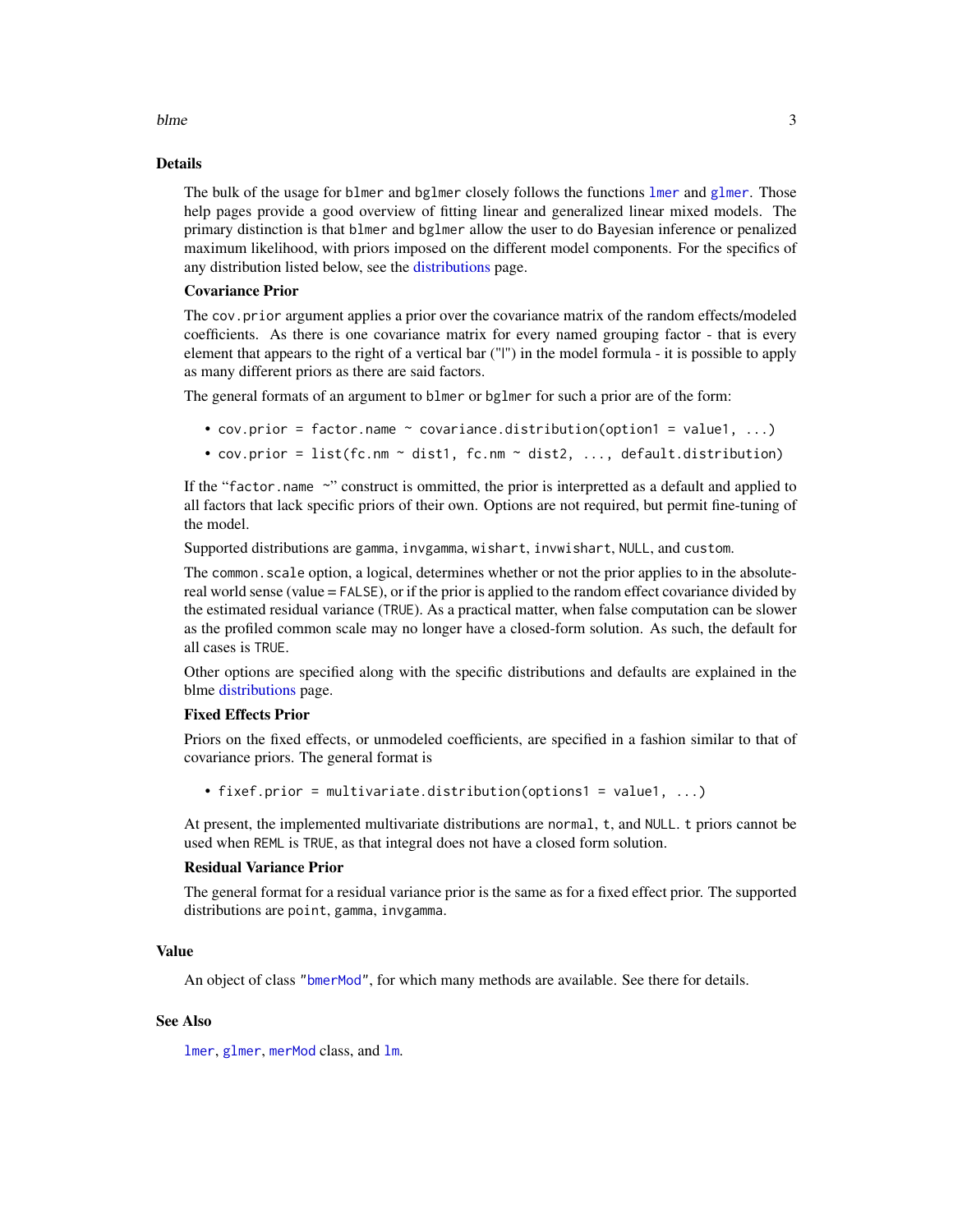#### Examples

```
## covariance prior
data("sleepstudy", package = "lme4")
(fm1 <- blmer(Reaction ~ Days + (0 + Days|Subject), sleepstudy,
              cov.prior = gamma))
(fm2 <- blmer(Reaction ~ Days + (0 + Days|Subject), sleepstudy,
              cov.prior = gamma(shape = 2, rate = 0.5, posterior.scale = 'sd'))(fm3 <- blmer(Reaction ~ Days + (1 + Days|Subject), sleepstudy,
              cov.prior = wishart))
(fm4 <- blmer(Reaction ~ Days + (1 + Days|Subject), sleepstudy,
              cov.prior = invmishart(df = 5, scale = diag(0.5, 2))))## custom prior
penaltyFn <- function(sigma)
  dcauchy(sigma, 0, 10, log = TRUE)
(fm5 <- blmer(Reaction ~ Days + (0 + Days|Subject), sleepstudy,
              cov.prior = custom(penaltyFn, chol = TRUE, scale = "log")))
## fixed effect prior
(fm6 <- blmer(Reaction ~ Days + (1 + Days|Subject), sleepstudy,
              cov.prior = NULL,
              fixef.prior = normal))
(fm7 <- blmer(Reaction ~ Days + (1 + Days|Subject), sleepstudy,
              cov.prior = NULL,
              fixef.printor = normal(cov = diag(0.5, 2), common.scale = FALSE)))## residual variance prior
## eight schools example
y \leftarrow c(28, 8, -3, 7, -1, 1, 18, 12);sigma <- c(15, 10, 16, 11, 9, 11, 10, 18);
g \le -1:8;(schools \leq blmer(y \sim 1 + (1 | g), resid.prior = point,
                  cov.prior = NULL, REML = FALSE,
                  weights = 1 / signa^2);
```
<span id="page-3-1"></span>

| bmerDist-class |  |  |  |  | Bayesian Linear Mixed-Effects Model Prior Representations and |  |
|----------------|--|--|--|--|---------------------------------------------------------------|--|
|                |  |  |  |  |                                                               |  |

#### Description

Objects created in the initialization step of a blme model that represent the type of prior being applied.

#### Objects from the Class

Objects can be created by calls of the form new("bmerPrior", ...) or, more commonly, as side effects of the [blmer](#page-1-1) and [bglmer](#page-1-1) functions.

<span id="page-3-0"></span>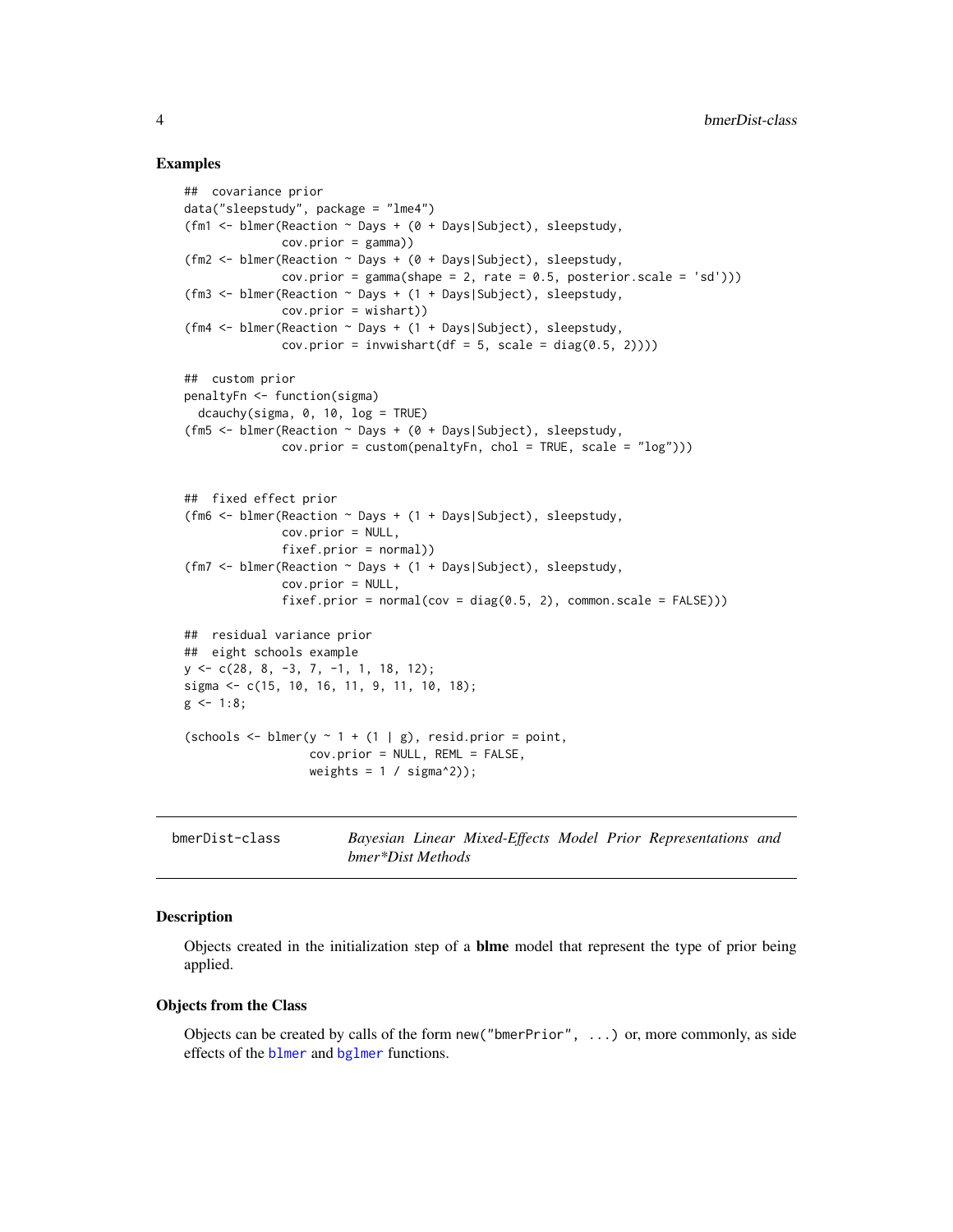#### bmerDist-class 5

When using the main blme functions, the prior-related arguments can be passed what essentially are function calls with the distinction that they are delayed in evaluation until information about the model is available. At that time, the functions are *defined* in a special environment and then *evaluated* in an environment that directly inherits form the one in which blmer or bglmer was called. This is reflected in some of the prototypes of various prior-creating functions which depend on parameters not available in the top-level environment.

Finally, if the trailing parentheses are omitted from a blmer/bglmer prior argument, they are simply added as a form of "syntactic sugar".

#### Prior Distributions

This section lists the prototypes for the functions that are called to parse a prior during a model fit.

#### Fixed Effect Priors

• normal(sd =  $c(10, 2.5)$ , cov, common.scale = TRUE)

Applies a Gaussian prior to the fixed effects. Normal priors are constrained to have a mean of 0 - non-zero priors are equivalent to shifting covariates.

The covariance hyperparameter can be specified either as a vector of standard deviations, using the sd argument, a vector of variances using the cov argument, or the entire variance/covariance matrix itself. When specifying standard deviations, a vector of length less than the number of fixed effects will have its tail repeated, while the first element is assumed to apply only to the intercept term. So in the default of  $c(10, 2.5)$ , the intercept receives a standard deviation of 10 and the various slopes are all given a standard deviation of 2.5.

The common.scale argument specifies whether or not the prior is to be interpretted as being on the same scale as the residuals. To specify a prior in an absolute sense, set to FALSE. Argument is only applicable to linear mixed models.

•  $t(df = 3, scale = c(10^2, 2.5^2), common.scale = TRUE)$ 

The degrees of freedom - df argument - must be positive. If scale is of length 1, it is repeated along the diagonal for every component. Length 2 repeats just the second element for all slopes. Length equal to the number of fixed effects sees the vector simply turned into a diagonal matrix. Finally, it can a full scale matrix, so long as it is positive definite.

t priors for linear mixed models require that the fixed effects be added to set of parameters that are numerically optimized, and thus can substantially increase running time. In addition, when common.scale is TRUE, the residual variance must be numerically optimized as well. normal priors on the common scale can be fully profiled and do not suffer from this drawback.

At present, t priors cannot be used with the REML = TRUE argument as that implies an integral without a closed form solution.

#### Covariance Priors

- gamma(shape = 2.5, rate = 0, common.scale = TRUE, posterior.scale = "sd") Applicable only for univariate grouping factors. A rate of  $\theta$  or a shape of  $\theta$  imposes an improper prior. The posterior scale can be "sd" or "var" and determines the scale on which the prior is meant to be applied.
- invgamma(shape = 0.5, scale = 10^2, common.scale = TRUE, posterior.scale = "sd") Applicable only for univariate grouping factors. A scale of  $\theta$  or a shape of  $\theta$  imposes an improper prior. Options are as above.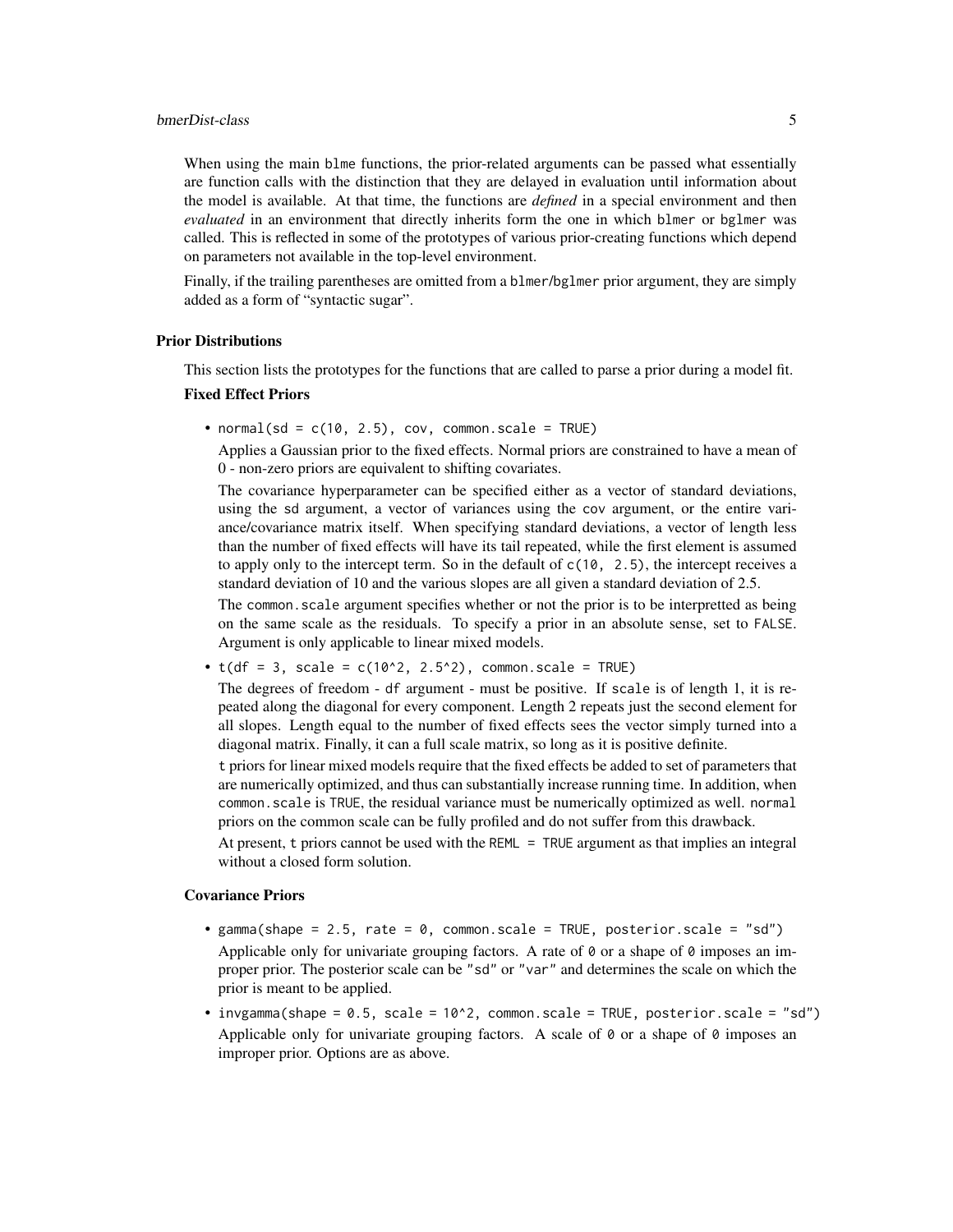- <span id="page-5-0"></span>• wishart(df = level.dim + 2.5, scale = Inf, common.scale = TRUE, posterior.scale = "cov") A scale of Inf or a shape of  $\theta$  imposes an improper prior. The behavior for singular matrices with only some infinite eigenvalues is undefined. Posterior scale can be "cov" or "sqrt", the latter of which applies to the unique matrix root that is also a valid covariance matrix.
- invwishart(df = level.dim 0.5, scale = diag(10^2 / (df + level.dim + 1), level.dim), A scale of  $\emptyset$  or a shape of  $\emptyset$  imposes an improper prior. The behavior for singular matrices with only some zero eigenvalues is undefined.
- custom(fn, chol = FALSE, common.scale = TRUE, scale = "none") Applies to the given function (fn). If chol is TRUE, fn is passed a *right* factor of covariance matrix; FALSE results in the matrix being passed directly. scale can be "none", "log", or "dev" corresponding to  $p(\Sigma)$ ,  $\log p(\Sigma)$ , and  $-2 \log p(\Sigma)$  respectively.

Since the prior is may have an arbitrary form, setting common.scale to FALSE for a linear mixed model means that full profiling may no longer be possible. As such, that parameter is numerically optimized.

#### Residual Variance Priors

- point(value =  $1.0$ , posterior.scale = "sd") Fixes the parameter to a specific value given as either an "sd" or a "var".
- gamma(shape =  $0$ , rate =  $0$ , posterior.scale = "var") As above with different defaults.
- invgamma(shape =  $0$ , scale =  $0$ , posterior.scale = "var") As above with different defaults.

#### Evaluating Environment

The variables that the defining environment have populated are:

- p aliased to n.fixef the number of fixed effects
- n aliased to n. obs the number of observations
- q.k aliased to level.dim for covariance priors, the dimension of the grouping factor/grouping level
- j.k aliased to n.grps also for covariance priors, the number of groups that comprise a specific grouping factor

#### **Methods**

toString Pretty-prints the distribution and its parameters.

#### See Also

[blmer\(](#page-1-1)) and [bglmer\(](#page-1-1)), which produce these objects, and [bmerMod-class](#page-6-1) objects which contain them.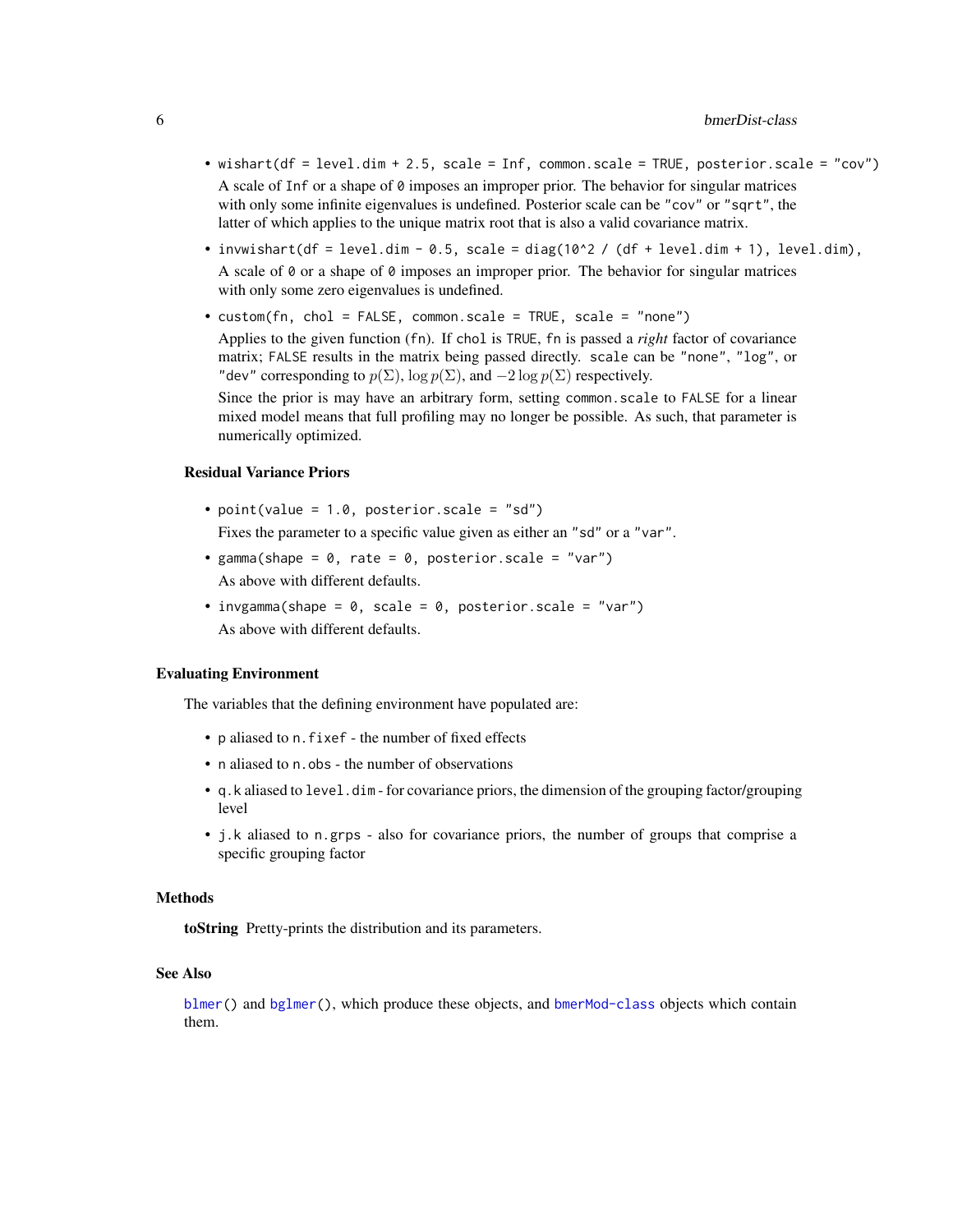<span id="page-6-1"></span><span id="page-6-0"></span>

#### Description

The bmerMod class represents linear or generalized linear or nonlinear mixed-effects models with possible priors over model components. It inherits from the [merMod](#page-0-0) class.

#### Objects from the Class

Objects are created by calls to [blmer](#page-1-1) or [bglmer](#page-1-1).

#### Slots

A bmerMod object contains one additional slot beyond the base merMod class:

priors: A named list comprised of covPriors, fixefPrior, and residPrior.

In addition, the devcomp slot, element cmp includes the penalty item which is the computed deviance for the priors. Add this to the regular deviance to obtain the value of the objective function that is used in optimization.

#### See Also

[blmer](#page-1-1) and [bglmer](#page-1-1), which produce these objects. [merMod](#page-0-0), from which this class inherits.

#### Examples

showClass("bmerMod") methods(class = "bmerMod")